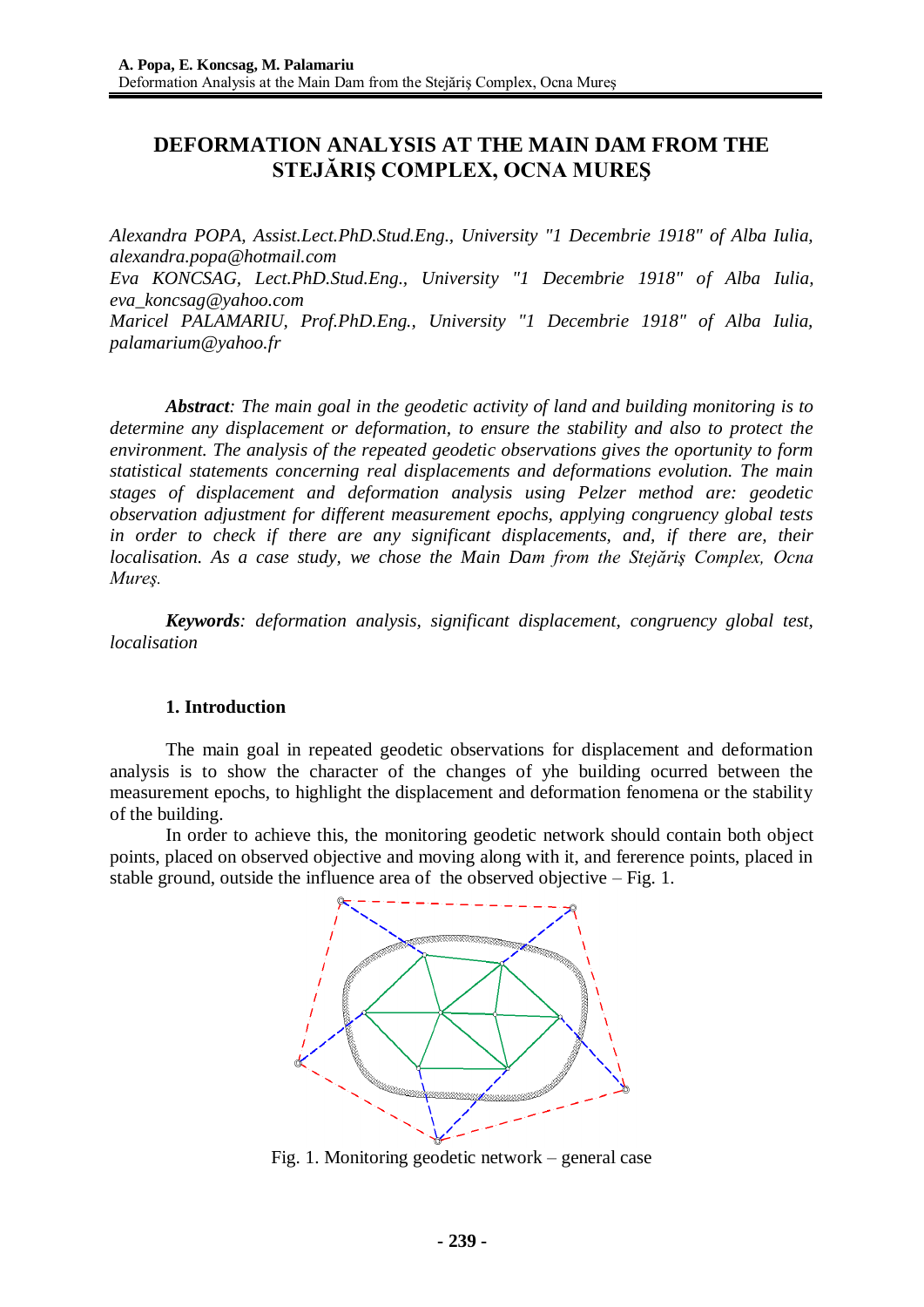0

### **2. The functional – stochastic model**

The position of a point will result from the processing of geodetic observations al different measurement epochs. For geodetic observations adjustment, it is used the functional model, defined by the relation - [5]:

$$
\begin{bmatrix} v_1 \\ v_2 \\ \dots \\ v_k \end{bmatrix} = \begin{bmatrix} A_{11} & A_{12} & \dots & A_{1k} \\ A_{21} & A_{22} & \dots & A_{2k} \\ \dots & \dots & \dots & \dots \\ A_{k1} & A_{k2} & \dots & A_{kk} \end{bmatrix} \cdot \begin{bmatrix} x_1 \\ x_2 \\ \dots \\ x_k \end{bmatrix} - \begin{bmatrix} l_1 \\ l_2 \\ \dots \\ l_k \end{bmatrix}
$$

and the stochastic model, defined by the relation - [5]:

$$
C_{mm} = \sigma_0^2 Q_{mm} = \sigma_0^2 \begin{bmatrix} Q_{11} & 0 & \dots & 0 \\ 0 & Q_{22} & \dots & 0 \\ \dots & \dots & \dots & \dots \\ 0 & 0 & \dots & Q_{kk} \end{bmatrix}
$$

In statistical terms, there is the basis hypothesis, *HB*:  $(s_{01}^2) = M(s_{02}^2) = ... = M(s_{0k}^2) = s_0^2$ 2  $\mathbf{0}$  $H_B: M(s_{01}^2) = M(s_{02}^2) = ... = M(s_{0k}^2) = s$ 

where *M* is the average (mathematical expectation).

#### **3. The congruency global test**

There are considered two measurement epochs, E1 and E2. The null hypothesis establishes weather there are significant displacements of the monitoring geodetic network points between the two measurement epochs considered – [5]:

$$
H_0: M(x_1)=M(x_2),
$$

by assuming that, for the two measurement epochs, the coordinate differences are very small and may be attributed to measurement errors.

We introduce the coordinate differences vector, *d*:

$$
d = x_2 - x_1
$$

and the corresponding cofactor matrix, *Qd*:

$$
Q_d = Q_{x_1x_1}^+ + Q_{x_2x_2}^+ = (A_1^T P_1 A_1)^+ + (A_2^T P_2 A_2)^+ ,
$$

It will get the quadratic form:

$$
\theta^2 = \frac{d^T Q_d d}{h}
$$

which is a first step in the deformation analysis. The quadratic form  $\theta^2$  has the same rank *h* as the matrix  $Q_d$ .

We will be able to calculate:

$$
F = \frac{\theta^2}{S^2}
$$

If  $F \leq F_{1-\alpha,f_0,f_k}$ , then the null hypothesis,  $H_0$ , will be accepted: the monitoring geodetic network points didn't suffer any significant displacement between the two measurement epochs. Otherwise, the alternative hypothesis,  $H_{\alpha}$ , will be accepted: between the two measurement epochs, there are monitoring geodetic network points that suffered significant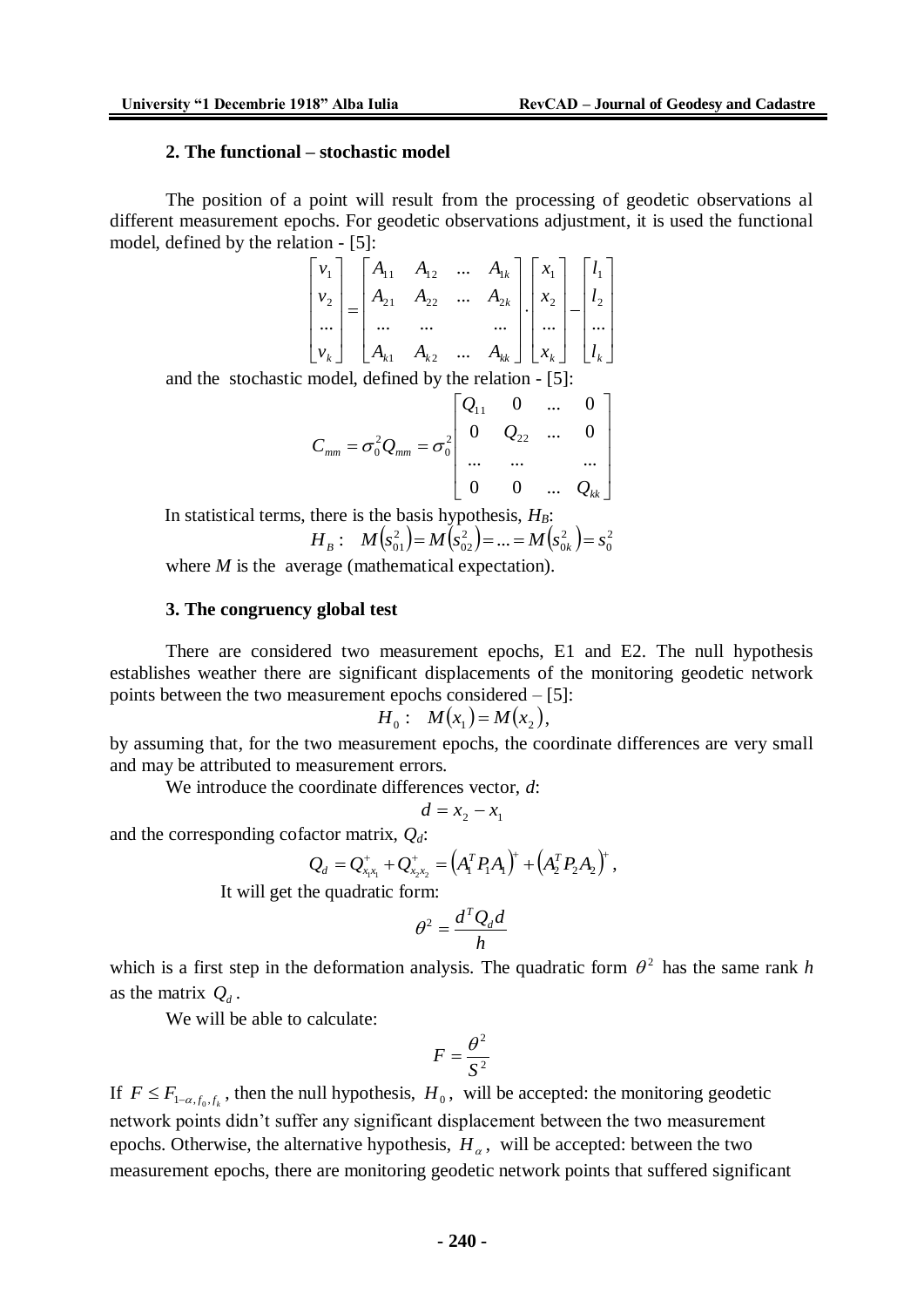displacements. In this case, there will be the next step, the localisation of the points that suffered significant displacements.

### **4. The localisation of the points with significant displacements**

for the localisation of the points with significant displacements, we use the maximum inconsistencies method.

The complete information concerning the geodetic network congruency between the two measurement epochs is held in the two quadratic forms,  $\theta^2$  și  $\Omega$ .

When calculating the quadratic form  $\theta^2$ , we take account of network configurations at the two measurement epochs and the limit value accepted for the point displacements.

The principle of the localisation of points with significant displacements is that each common point of the monitoring geodetic network is considered to have suffered a significant displacement.

In the first phase, the coordinate differences vector and the covariance matrix are divided into two parts  $-[4]$ :

$$
d = \begin{bmatrix} d_s \\ d_o \end{bmatrix}
$$
  

$$
Q_d = P_d = \begin{bmatrix} P_{ss} & P_{so} \\ P_{os} & P_{oo} \end{bmatrix}
$$

The coordinate differences vector  $d$  is divided into two vectors,  $d<sub>S</sub>$  for points considered to be stable and  $d<sub>O</sub>$  for points considered to be unstable.

Using the transformation formulas for Gauss method:

$$
\overline{d}_s = d_s + P_{ss}^{-1} P_{so} d_o
$$
  

$$
\overline{P}_{ss} = P_{ss} - P_{so} P_{oo}^{-1} P_{os} ,
$$

provides a divisation of *R* into two sums of variables stochasticaly independent:

$$
R = d^T P_d d = d_S^T P_{SS}^{-1} d_S + (\overline{d}_S)^T P_{OO} \overline{d}_O
$$

The significant displacements between the two measurement epochs are determined when applying the congruencz global test. The point with the maximum discrepancy is considered unstable point:

$$
\theta^2_{\text{max}} = \max\left(\theta_i^2, \quad \text{for } i = \overline{1, p}\right)
$$

then we use a new congruencz global test in order to determine if there are some more points with significant displacements and then a new problem of localisation – [1].

Upon completion of the calculations, there will determined the stable points that suffered no significant displacements and also the unstable points, that suffered significant displacements.

#### **5. Case study**

As a case study, we have chosen the Main Dam from the Stejăriş Complex, Ocna Mureş. For this objective, we took into account the geodetic observations at two measurement epochs, E1 (2009) and E2 (2010), in order to determine the stability of the dam – Fig. 2.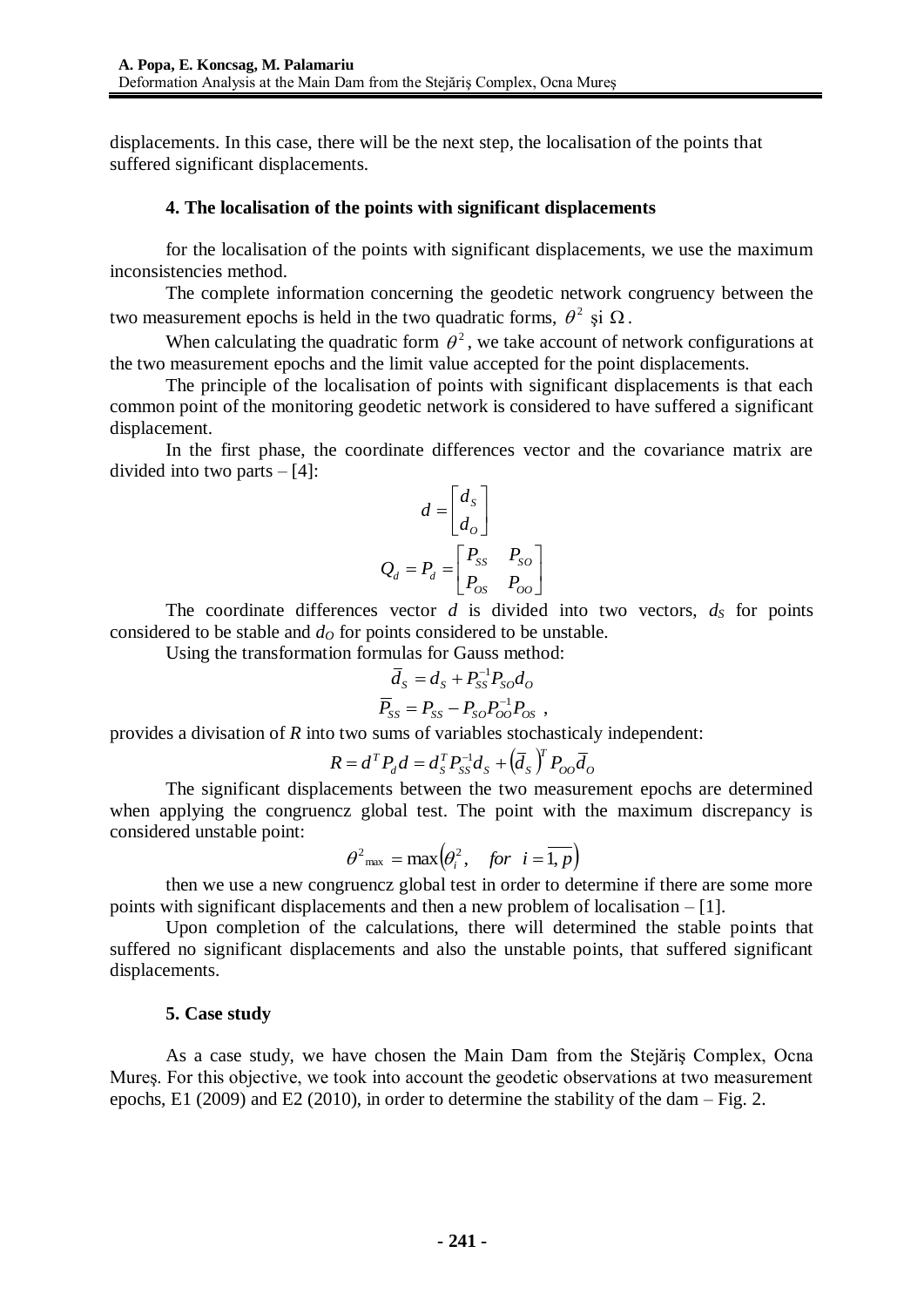

*Fig. 2. The monitoring geodetic network for the Main Dam from the Stejăriş Complex, Ocna Mureş* 

| No.            | From           | To             | meas. $\Delta h$<br>$\lceil m \rceil$ | Dist.    |                   |
|----------------|----------------|----------------|---------------------------------------|----------|-------------------|
|                |                |                |                                       |          | $\lceil m \rceil$ |
|                |                |                | E1                                    | E2       |                   |
| 1              | M11            | M1             | $-0.359$                              | $-0.355$ | 55.806            |
| $\overline{2}$ | M1             | M <sub>2</sub> | 1.209                                 | 1.210    | 37.016            |
| 3              | M <sub>2</sub> | M10            | 0.654                                 | 0.634    | 49.292            |
| $\overline{4}$ | M10            | M11            | $-1.506$                              | $-1.489$ | 50.407            |
| 5              | M <sub>3</sub> | M <sub>2</sub> | $-2.493$                              | $-2.493$ | 50.507            |
| 6              | M <sub>3</sub> | M <sub>9</sub> | $-3.697$                              | $-3.736$ | 49.916            |
| 7              | M <sub>9</sub> | M10            | 1.859                                 | 1.877    | 49.878            |
| 8              | M <sub>3</sub> | M <sub>4</sub> | $-2.602$                              | $-2.605$ | 49.928            |
| 9              | M8             | M4             | $-0.996$                              | $-0.995$ | 58.812            |
| 10             | M8             | M <sub>9</sub> | $-2.092$                              | $-2.126$ | 153.570           |
| 11             | M4             | M <sub>5</sub> | 0.909                                 | 0.933    | 175.210           |
| 12             | M <sub>5</sub> | M <sub>6</sub> | 1.356                                 | 1.358    | 45.161            |
| 13             | M <sub>7</sub> | M <sub>6</sub> | $-0.763$                              | $-0.740$ | 81.216            |
| 14             | M <sub>7</sub> | M8             | $-2.034$                              | $-2.037$ | 52.051            |

Tab.1. Geodetic observations at the two measurement epochs

Tab. 2. Measurement adjustment

|                |                |                   | E1                   |                   |                   | E2                   |                   |
|----------------|----------------|-------------------|----------------------|-------------------|-------------------|----------------------|-------------------|
| From           | To             | meas. $\Delta h$  | V                    | adjst. $\Delta h$ | meas. $\Delta h$  | $\mathbf{V}$         | adjst. $\Delta h$ |
|                |                | $\lceil m \rceil$ | $\lceil$ mm $\rceil$ | $\lceil m \rceil$ | $\lceil m \rceil$ | $\lceil$ mm $\rceil$ | $\lceil m \rceil$ |
| M11            | M1             | $-0.359$          | $-1.442$             | $-0.360$          | $-0.355$          | 6.002                | $-0.349$          |
| M1             | M <sub>2</sub> | 1.209             | $-1.630$             | 1.207             | 1.210             | 0.001                | 1.210             |
| M <sub>2</sub> | M10            | 0.654             | $-1.431$             | 0.653             | 0.634             | $-4.200$             | 0.630             |
| M10            | M11            | $-1.506$          | 2.504                | $-1.503$          | $-1.489$          | 3.600                | $-1.485$          |
| M <sub>3</sub> | M <sub>2</sub> | $-2.493$          | $-1.922$             | $-2.495$          | $-2.493$          | $-2.007$             | $-2.495$          |
| M <sub>3</sub> | M <sub>9</sub> | $-3.697$          | $-0.275$             | $-3.697$          | $-3.736$          | $-7.802$             | $-3.744$          |
| M <sub>9</sub> | M10            | 1.859             | $-2.077$             | 1.857             | 1.877             | 3.401                | 1.880             |
| M <sub>3</sub> | M4             | $-2.602$          | $-1.801$             | $-2.604$          | $-2.605$          | $-7.976$             | $-2.613$          |
| M8             | M4             | $-0.996$          | 2.084                | $-0.994$          | $-0.995$          | 4.118                | $-0.991$          |
| M8             | M <sub>9</sub> | $-2.092$          | 2.610                | $-2.089$          | $-2.126$          | $-6.592$             | $-2.133$          |
| M4             | M <sub>5</sub> | 0.909             | $-1.051$             | 0.908             | 0.933             | 4.644                | 0.938             |
| M <sub>5</sub> | M <sub>6</sub> | 1.356             | 2.244                | 1.358             | 1.358             | 6.113                | 1.364             |
| M <sub>7</sub> | M <sub>6</sub> | $-0.763$          | 3.560                | $-0.759$          | $-0.74$           | 4.980                | $-0.735$          |
| M7             | M8             | $-2.034$          | $-1.718$             | $-2.036$          | $-2.037$          | $-7.870$             | $-2.045$          |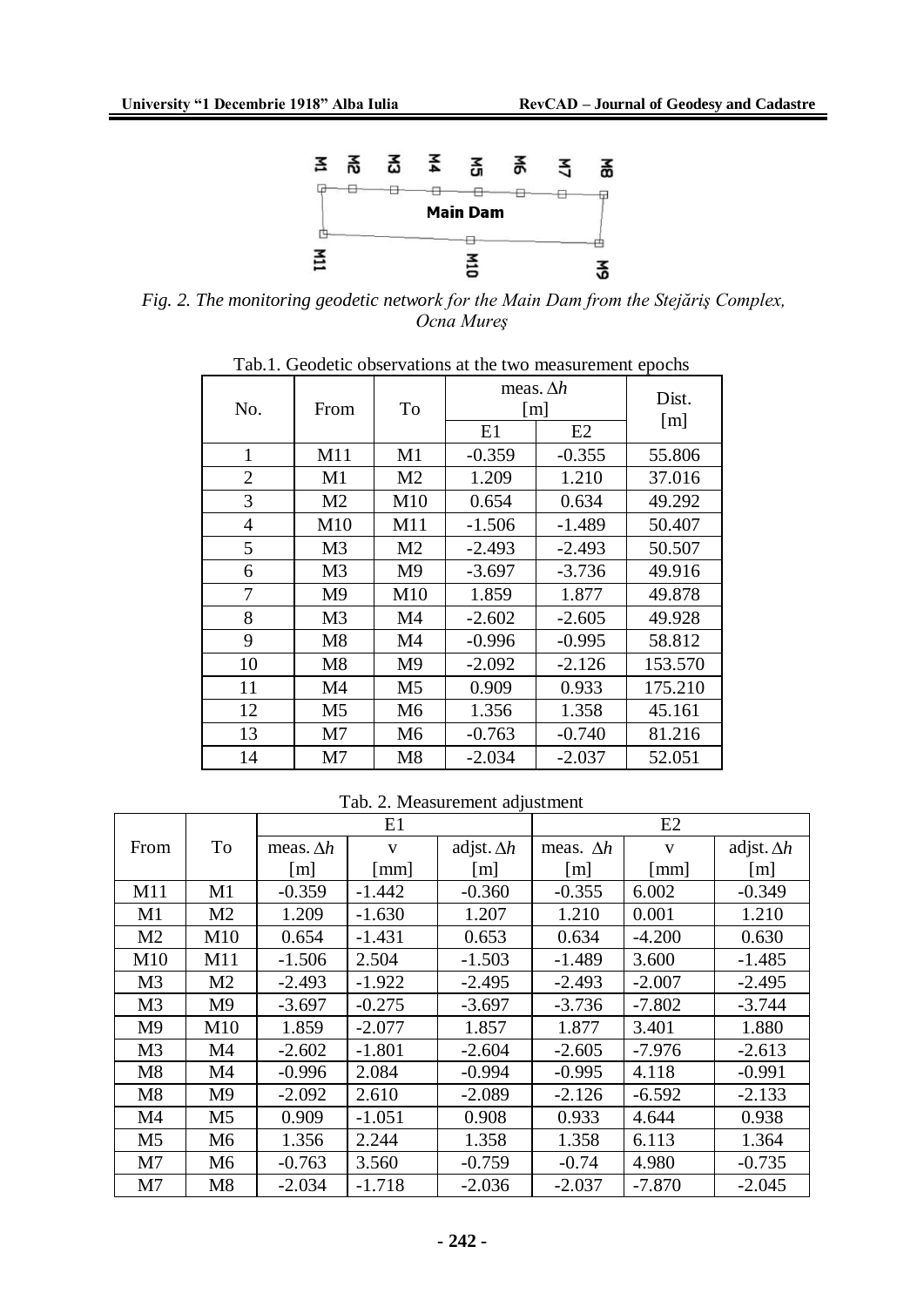|     | E <sub>1</sub> | E2    |
|-----|----------------|-------|
| ( ) | 0.950          | 7.083 |
| ມ   | 0.562          | 1.536 |

Tab. 3. Precision estimation

# **5.1. Testing the homogeneity of the monitoring geodetic network**

The null hypothesis is defined by the relation:

$$
H_0: M(s_{01}^2) = M(s_{02}^2) = s_0^2
$$

For verifying the test, we will calculate the test statistic:

$$
F = \frac{s_{01}^2}{s_{02}^2} = \frac{0.562}{1.536} = 0.366
$$

From the Fisher-Snedecor Distribution Table, there will be extracted the critical value  $F_{1-\alpha,f_1,f_2} = F_{0.95,3,3} = 9.28$ . Because  $F < F_{1-\alpha,f_1,f_2}$ , the null hypothesis is, so the monitoring geodetic network is considered homogenous for the two measurement epochs.

## **5.2. Congruency global test**

The null hypothesis for the network congruency is:  $H_0: M(x_1) = M(x_2)$ 

The coordonate differences vector:

$$
d^{T} = \begin{bmatrix} 1 & 1 & -1 & 1 & 19 & 25 & 1 & -5 & 36 & 20 & 1 \end{bmatrix}
$$

The cofactor coordonate differences matrix:

|         | 0.09             | $-0.05$        | $\overline{\phantom{0}}$ | $\boldsymbol{0}$ | $\overline{0}$   | $\theta$             | $\mathbf{0}$   | $\overline{0}$ | $\overline{0}$           | $\overline{0}$ | $-0.03$        |
|---------|------------------|----------------|--------------------------|------------------|------------------|----------------------|----------------|----------------|--------------------------|----------------|----------------|
|         | $-0.05$          |                | $0.13 - 0.04$            | $\overline{0}$   | $\overline{0}$   | $\overline{0}$       | $\overline{0}$ | $\overline{0}$ | $\overline{0}$           | $-0.04$        | $\theta$       |
|         | $\overline{0}$   | $-0.04$        | $0.12 - 0.04$            |                  | $\overline{0}$   | $\overline{0}$       | $\overline{0}$ | $\overline{0}$ | $-0.04$                  | $\overline{0}$ | $\overline{0}$ |
|         | $\overline{0}$   | $\overline{0}$ | $-0.04$                  | $0.08\,$         | $-0.01$          | $\overline{0}$       | $\overline{0}$ | $-0.03$        | $\overline{0}$           | $\theta$       | $\theta$       |
|         | $\boldsymbol{0}$ | $\overline{0}$ | $\overline{0}$           |                  |                  | $-0.01$ 0.05 $-0.04$ | $\overline{0}$ | $\overline{0}$ | $\theta$                 | $\overline{0}$ | $\overline{0}$ |
| $Q_d =$ | $\Omega$         | $\overline{0}$ | $\overline{0}$           | $\overline{0}$   | $-0.04$          |                      | $0.06 - 0.02$  | $\overline{0}$ | $\overline{0}$           | $\overline{0}$ | $\Omega$       |
|         | $\theta$         | $\overline{0}$ | $\overline{0}$           | $\overline{0}$   | $\overline{0}$   | $-0.02$              |                | $0.06 - 0.03$  | $\overline{\phantom{0}}$ | $\overline{0}$ | $\theta$       |
|         | $\theta$         | $\overline{0}$ | $\overline{0}$           | $-0.03$          | $\overline{0}$   | $\overline{0}$       | $-0.03$        | $0.08\,$       | $-0.01$                  | $\overline{0}$ | $\theta$       |
|         | $\theta$         | $\overline{0}$ | $-0.04$                  | $\overline{0}$   | $\overline{0}$   | $\overline{0}$       | $\overline{0}$ | $-0.01$        | 0.09                     | $-0.04$        | $\overline{0}$ |
|         | $\overline{0}$   | $-0.04$        | $\overline{\phantom{0}}$ | $\boldsymbol{0}$ | $\boldsymbol{0}$ | $\boldsymbol{0}$     | $\overline{0}$ | $\overline{0}$ | $-0.04$                  | 0.12           | $-0.04$        |
|         | $-0.03$          | $\overline{0}$ | $\theta$                 | $\boldsymbol{0}$ | $\overline{0}$   | $\theta$             | $\overline{0}$ | $\overline{0}$ | $\overline{0}$           | $-0.04$        | 0.07           |

For verifying the test, we will calculate the test statistic:

$$
F = \frac{\theta^2}{S^2} = 11.964
$$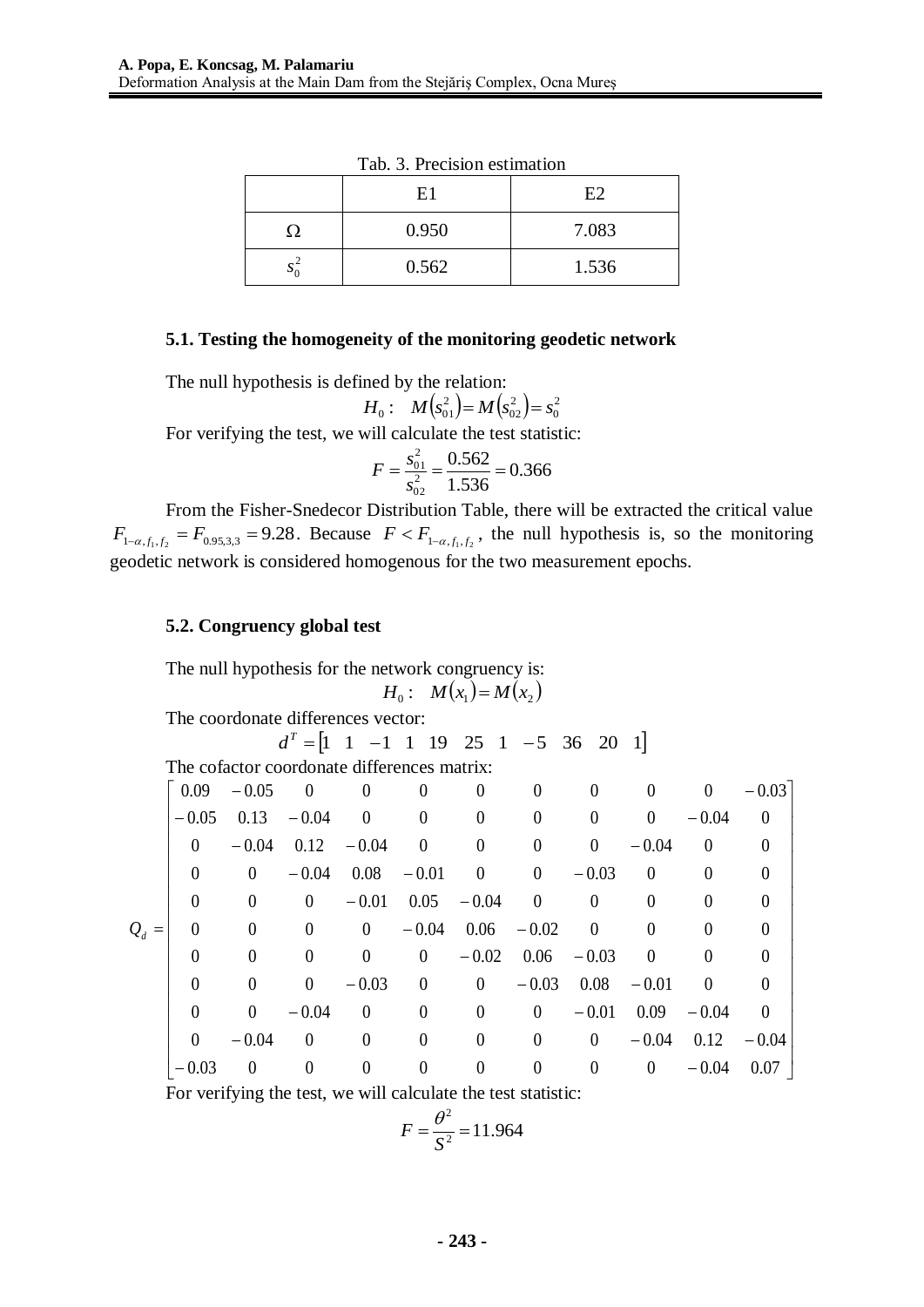From the Fisher-Snedecor Distribution Table, there will be extracted the critical value  $F_{1-\alpha,h,f} = F_{0.95,11,6} = 4.03$ . Because  $F > F_{1-\alpha,h,f}$ , the null hypothesis is rejected, so in the geodetic network there are points with significant displacements between the two measurement epochs. The next step is the localisation of the points with significant displacements.

#### **5.3. Localisation of points with significant displacements**

|                | 1 av. 1. Ruhampil 1 |              | for an 11 points of the geodetic network.    |
|----------------|---------------------|--------------|----------------------------------------------|
| Pct.           | $d_{\rm s}$         | $\theta_i^2$ | <b>Observations</b>                          |
| M1             | 0.000               | 0.000        |                                              |
| M <sub>2</sub> | $-0.515$            | 0.008        |                                              |
| M <sub>3</sub> | $-1.371$            | 0.056        |                                              |
| M4             | 0.201               | 0.001        |                                              |
| M5             | 0.067               | 0.000        |                                              |
| M <sub>6</sub> | $-1.314$            | 0.029        |                                              |
| M7             | 0.771               | 0.009        |                                              |
| M8             | $-0.133$            | 0.000        |                                              |
| M <sup>9</sup> | 2.712               | 0.171        | $max \Rightarrow M9$ significantly displaced |
| M10            | 0.733               | 0.016        |                                              |
| M11            | $-0.998$            | 0.018        |                                              |

Tab. 4. Iteration  $1 -$  for all 11 points of the geodetic network

For checking if there are some more points with significant displacements, there will be calculated tha test statistic:  $F = 123.523$ , and from the Fisher-Snedecor Distribution Table there will be extracted the critical value  $F_{1-\alpha,h,f} = 4.06$ . Because  $F > F_{1-\alpha,h,f}$ , the null hypothesis is rejected, so in the geodetic network there still are points with significant displacements between the two measurement epochs, resulting the  $2<sup>nd</sup>$  iteration, for 10 points, after elliminating the point M9.

| Pct.           | $d_{S}$  | $\theta_i^2$ | <b>Observations</b>                           |
|----------------|----------|--------------|-----------------------------------------------|
| M1             | 0.000    | 0.000        |                                               |
| M <sub>2</sub> | $-0.515$ | 0.008        |                                               |
| M <sub>3</sub> | $-0.166$ | 0.001        |                                               |
| M4             | 0.201    | 0.001        |                                               |
| M <sub>5</sub> | 0.067    | 0.000        |                                               |
| M <sub>6</sub> | $-1.314$ | 0.029        |                                               |
| M <sub>7</sub> | 0.771    | 0.009        |                                               |
| M8             | 0.415    | 0.003        |                                               |
| M10            | 1.933    | 0.112        | $max \Rightarrow M10$ significantly displaced |
| M11            | $-0.998$ | 0.018        |                                               |

Tab. 5. Iteration  $2 -$  for 10 points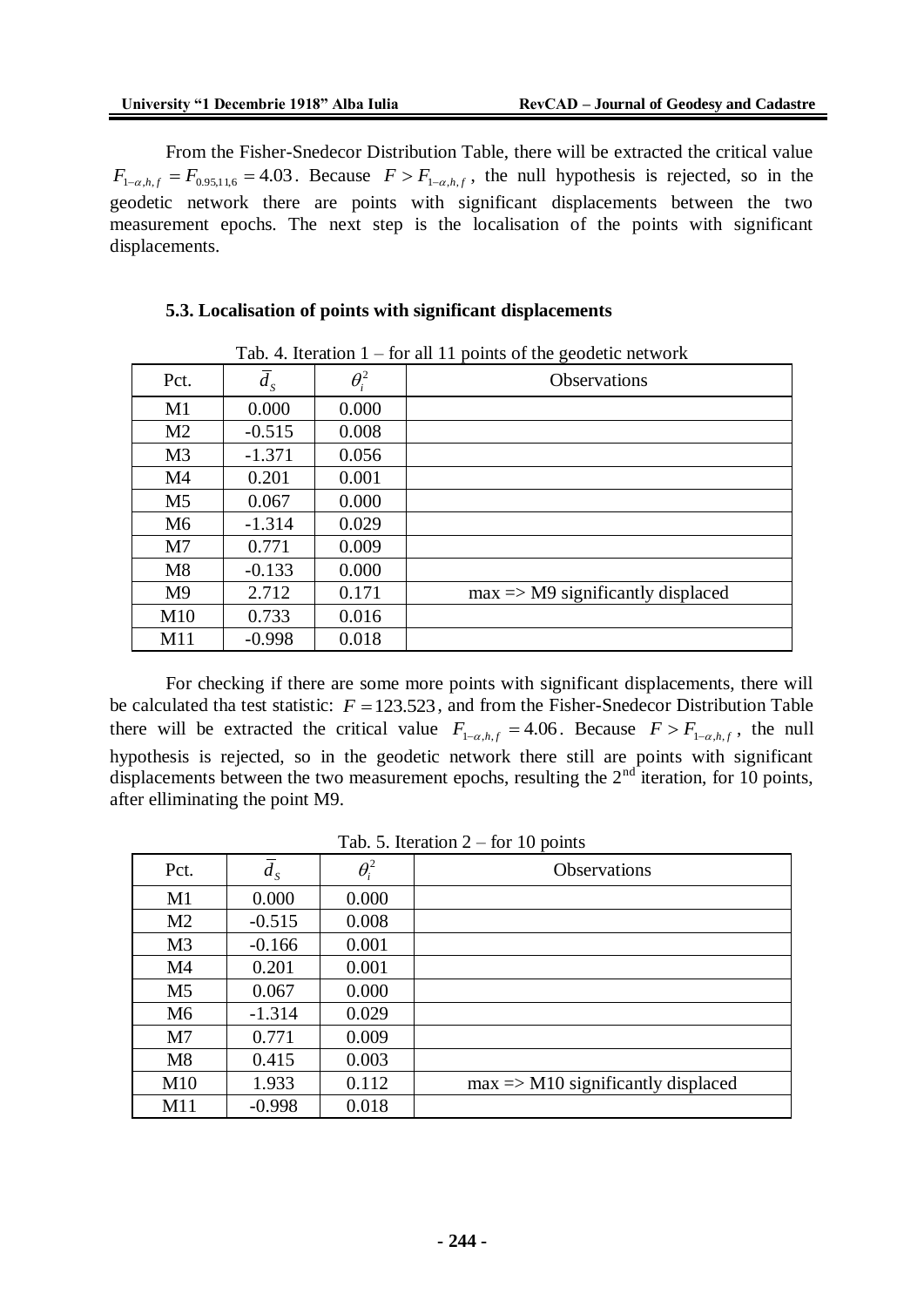$$
F = 133.149;
$$
  $F_{1-a,h,f} = 4.10$ 

Because  $F > F_{1-\alpha, h, f}$ , the null hypothesis is rejected, so in the geodetic network there still are points with significant displacements between the two measurement epochs.

| Pct.           | $d_{S}$  | $\theta_i^2$ | <b>Observations</b>                          |
|----------------|----------|--------------|----------------------------------------------|
| M1             | 0.000    | 0.000        |                                              |
| M <sub>2</sub> | 0.089    | 0.000        |                                              |
| M <sub>3</sub> | $-0.166$ | 0.001        |                                              |
| M <sub>4</sub> | 0.201    | 0.001        |                                              |
| M <sub>5</sub> | 0.067    | 0.000        |                                              |
| M <sub>6</sub> | $-1.314$ | 0.029        | $max \Rightarrow M6$ significantly displaced |
| M <sub>7</sub> | 0.771    | 0.009        |                                              |
| M8             | 0.415    | 0.003        |                                              |
| M11            | 0.052    | 0.000        |                                              |

Tab. 6. Iteration  $3 -$  for 9 points

$$
F = 97.059 ; \tF_{1-\alpha,h,f} = 4.15
$$

Because  $F > F_{1-\alpha, h, f}$ , the null hypothesis is rejected, so in the geodetic network there still are points with significant displacements between the two measurement epochs.

| Pct.           | $d_{S}$  | $\theta_i^2$ | <b>Observations</b>                          |
|----------------|----------|--------------|----------------------------------------------|
| M <sub>1</sub> | 0.000    | 0.000        |                                              |
| M <sub>2</sub> | 0.089    | 0.000        |                                              |
| M <sub>3</sub> | $-0.166$ | 0.001        |                                              |
| M4             | 0.201    | 0.001        |                                              |
| M <sub>5</sub> | $-1.920$ | 0.051        | $max \Rightarrow M5$ significantly displaced |
| M <sub>7</sub> | $-0.204$ | 0.001        |                                              |
| M8             | 0.415    | 0.003        |                                              |
| M11            | 0.052    | 0.000        |                                              |

|  | Tab. 7. Iteration $4$ – for 8 points |  |  |  |
|--|--------------------------------------|--|--|--|
|--|--------------------------------------|--|--|--|

$$
F = 14.532 ; \tF_{1-\alpha,h,f} = 4.21
$$

Because  $F > F_{1-\alpha, h, f}$ , the null hypothesis is rejected, so in the geodetic network there still are points with significant displacements between the two measurement epochs.

|                | rav. o. Refation $y = 101$ / points |              |                     |  |  |  |
|----------------|-------------------------------------|--------------|---------------------|--|--|--|
| Pct.           | $u_{\rm g}$                         | $\theta_i^2$ | <b>Observations</b> |  |  |  |
| M1             | 0.000                               | 0.000        |                     |  |  |  |
| M <sub>2</sub> | 0.089                               | 0.000        |                     |  |  |  |
| M <sub>3</sub> | $-0.166$                            | 0.001        |                     |  |  |  |
| M4             | $-0.052$                            | 0.000        |                     |  |  |  |
| M <sub>7</sub> | $-0.204$                            | 0.001        |                     |  |  |  |

|  |  | Tab. 8. Iteration $5 -$ for 7 points |  |  |  |  |
|--|--|--------------------------------------|--|--|--|--|
|--|--|--------------------------------------|--|--|--|--|